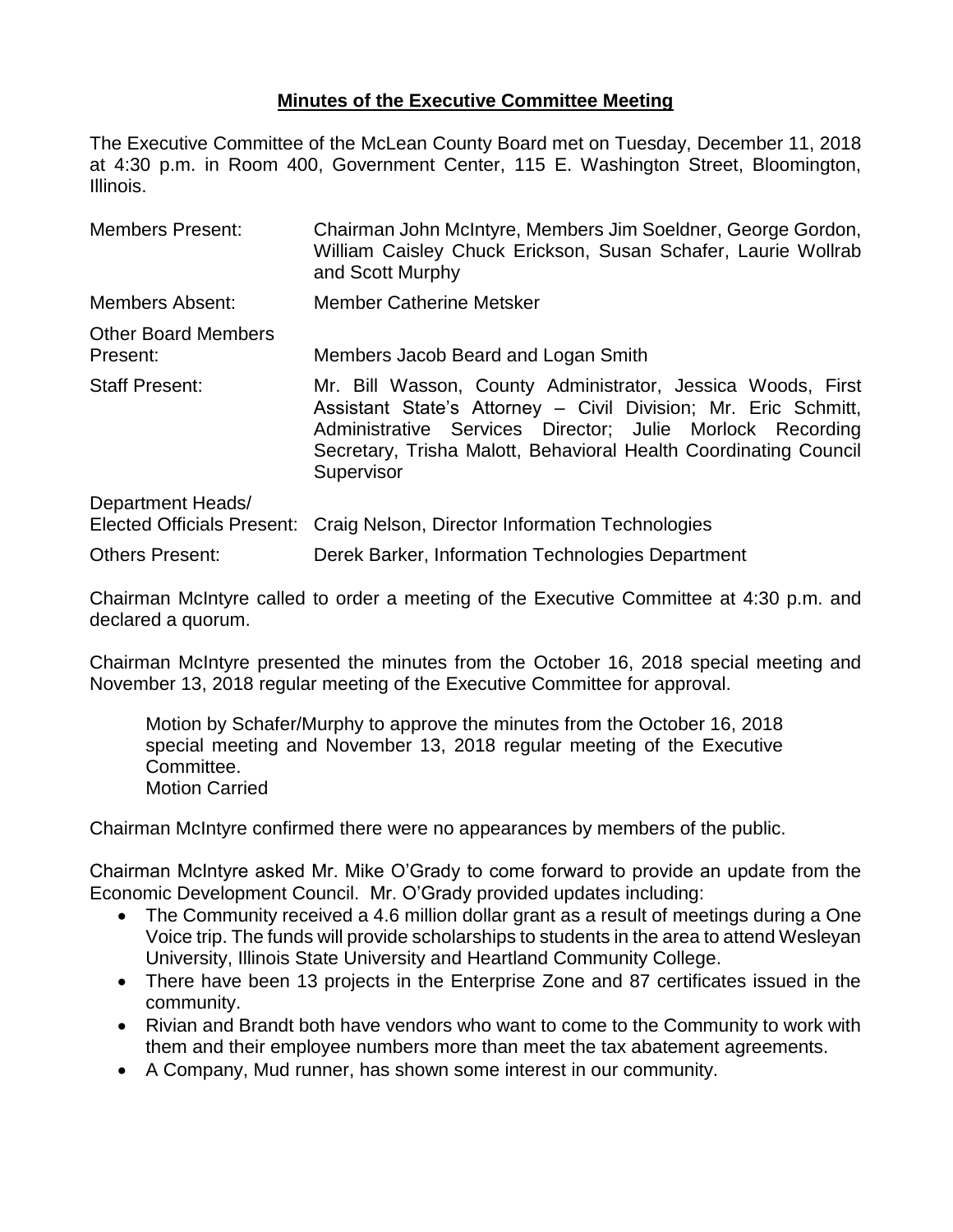Executive Committee Minutes December 11, 2018 Page **2** of **8**

- He thanked the Board for their support of the loan program and indicated he had talked with the Small Business Development Center about the micro loan program that could see a lot of interest.
- He provided information on a project with a company looking at the area that might provide 200 employees.
- He also mentioned that the One Voice trip will be March 5-7 and indicated over 30 million dollars has come into our community from work done on One Voice trips.

Mr. Erickson thanked him for working to bring more blue-collar jobs to the area. Jim Soeldner asked how much collaboration the EDC has with the Economic Development people from Bloomington and Normal. Mr. O'Grady indicated they do work with them on projects, but Bloomington/Normal focus is more on retail. Ms. Schafer asked if companies looking at our community are looking for tax abatements. Mr. O'Grady indicated they are not promoting it and there have been no requests at this time. Ms. Wollrab asked if they are involved in the Eastland Mall situation with Bloomington. Mr. O'Grady indicated they are not involved in that situation. Mr. McIntyre asked if there were any further questions, hearing none, he thanked him for his time.

Chairman McIntyre presented an appointment and reappointments for approval. Mr. McIntyre indicated he would have another one to present at stand-up for the Extension Board.

Motion by Caisley/Gordon to recommend approval of appointment and reappointments. Motion Carried.

Chairman McIntyre presented for action a request to approve a Resolution Establishing County Board Meeting Dates for Calendar Year 2019.

Motion by Wollrab/Murphy to recommend approval of a Resolution Establishing County Board Meeting Dates for Calendar Year 2019. Motion Carried.

Chairman McIntyre presented for action a request to approve a Contract with Conference Technologies Inc. for all maintenance, repair and upgrades to audio/visual equipment in Government Center room 400 through the Information Technologies Department. Mr. Soeldner asked if this was standard or if we were ready for an upgrade. Mr. Nelson indicated this was standard and includes quarterly quality checks. Ms. Wollrab asked if the amount of the contract also included travel and onsite time. Mr. Nelson indicated this price is inclusive.

Motion by Murphy/Wollrab to recommend approval of a Contract with Conference Technologies Inc. for all maintenance, repair and upgrades to audio/visual equipment in Government Center room 400 through the Information Technologies Department. Motion Carried.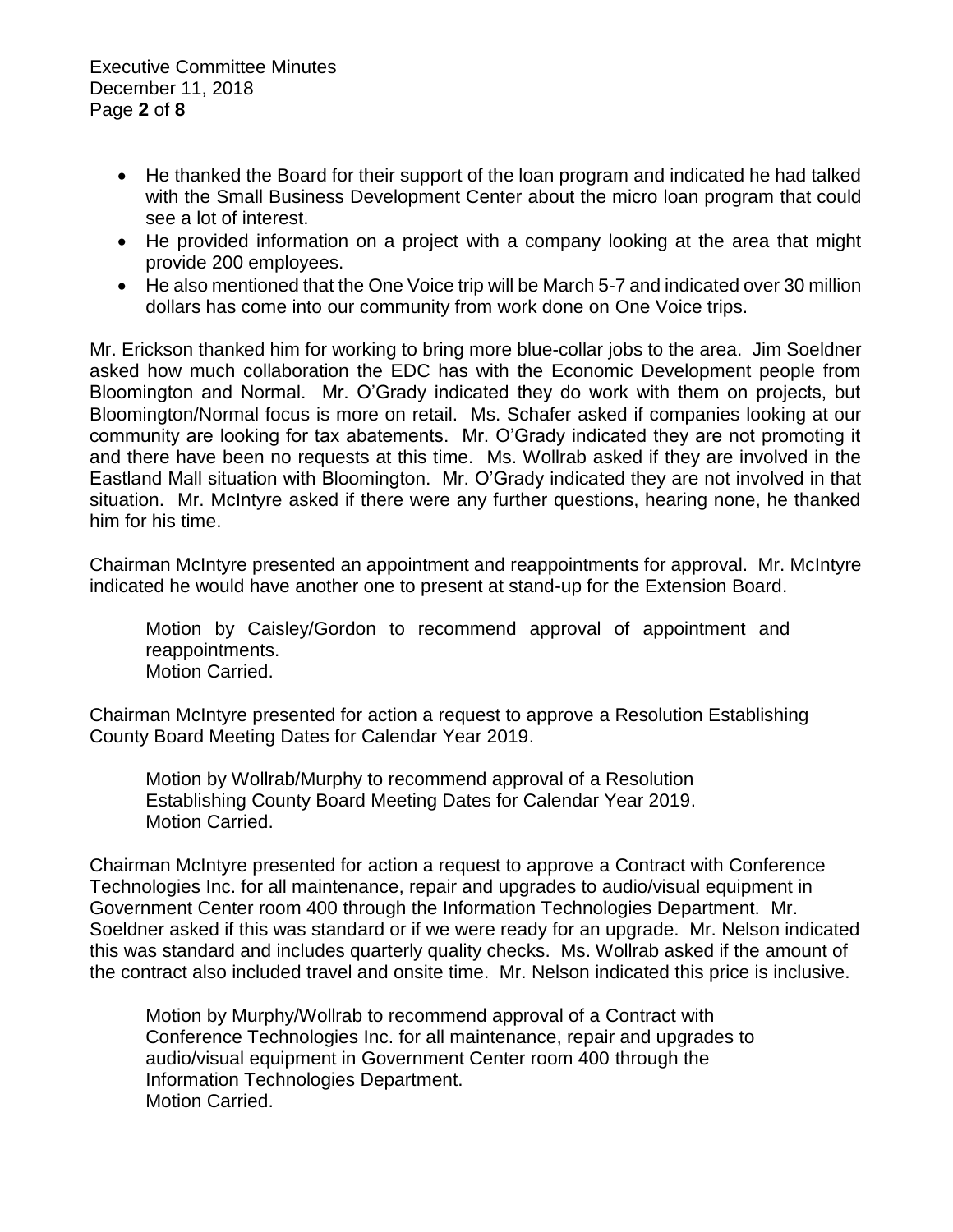Executive Committee Minutes December 11, 2018 Page **3** of **8**

Chairman McIntyre presented for action a request to approve renewal of the annual maintenance contract with Interact Public Safety for the integrated justice system. (Information Technologies).

Motion by Schafer/Caisley to recommend approval of renewal of the annual maintenance contract with Interact Public Safety for the integrated justice system. (Information Technologies). Motion Carried.

Chairman McIntyre presented for action a request to approve a contract with Tech Electronics to upgrade the voicemail system. Mr. Caisley asked what the upgrade included. Mr. Nelson indicated that features are controlled by a physical box in one of our facilities and that box will no longer be supported and it will be virtualized giving us ability to copy from one location to another.

Motion by Wollrab/Schafer to recommend approval of a contract with Tech Electronics to upgrade the voicemail system. Motion Carried.

Mr. Erickson, Chairman of the Land Use and Development Committee indicated they had no items for action today or the Board next week. Chairman McIntyre asked if there were any questions for Mr. Erickson, hearing none, he thanked him.

Mr. William Caisley, Chairman of the Transportation Committee presented for action a request to approve a Motor Fuel Tax Resolution for the County Engineer's Salary. Mr. McIntyre indicated that the Committee had received a revised copy of the Resolution at their seats.

Motion by Caisley/Murphy to recommend approval of a Motor Fuel Tax Resolution for the County Engineer's Salary. Motion Carried.

Mr. Caisley indicated they had no further items for the Committee today but would have items for the Board next week. Chairman McIntyre asked the Committee if they had any question for Mr. Caisley; hearing none, he thanked Mr. Caisley.

Mr. Scott Murphy, Chairman of the Property Committee presented for action a request to approve an Amendment to Amended and Restated Lease between the County of McLean and the Public Building Commission.

Motion by Murphy/Schafer to recommend approval of an Amendment to Amended and Restated Lease between the County of McLean and the Public Building Commission. Motion Carried.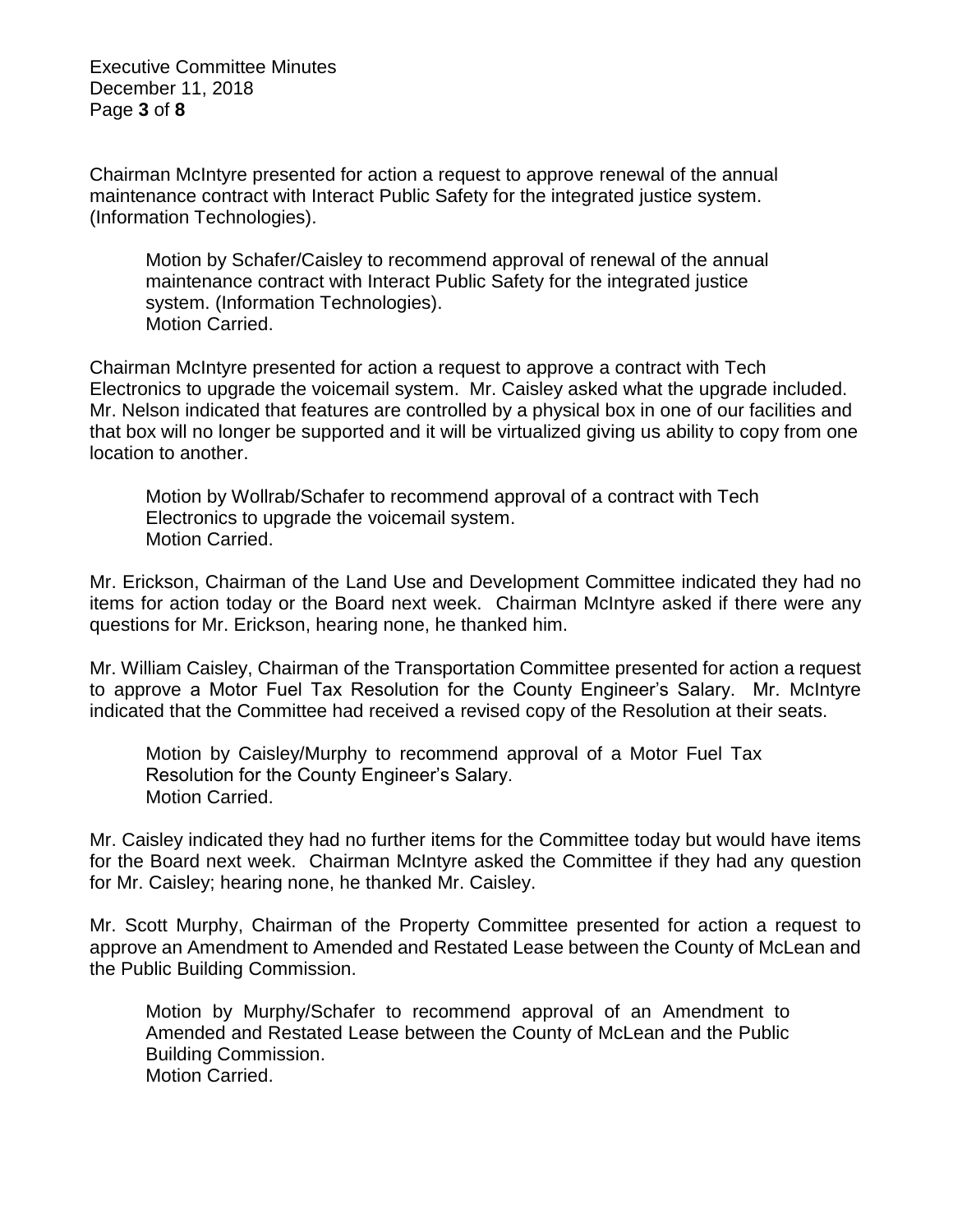Executive Committee Minutes December 11, 2018 Page **4** of **8**

Mr. Murphy presented for action a request to approve Amendment to Contract for Operation and Maintenance between the County of McLean and the Public Building Commission. Ms. Wollrab asked how increases were figured as there did not seem to be a constant increase. Mr. Wasson stated these are actual costs based on expenses including equipment purchases and capital improvements, so they will not be consistent increases. He stated numbers reflect the budget approved last month. Mr. Caisley indicated these documents cover most of the buildings we have. Mr. Wasson confirmed the buildings these documents cover.

Motion by Murphy/Soeldner to recommend approval of Amendment to Contract for Operation and Maintenance between the County of McLean and the Public Building Commission. Motion Carried.

Mr. Murphy indicated they had no further items for the Committee today or for the Board next week. Chairman McIntyre asked if there were any questions for Mr. Murphy and the Property Committee; hearing none, he thanked him.

Mr. George Gordon, Chairman of the Justice Committee presented for action a request to approve an Agreement between McLean County and the National Center for State Courts for process and outcome evaluation services through the SAMHSA Drug Court Enhancement grant.

Motion by Gordon/Wollrab to recommend approval of an Agreement between McLean County and the National Center for State Courts for process and outcome evaluation services through the SAMHSA Drug Court Enhancement grant. Motion Carried.

Mr. Gordon presented for action a request to approve an Emergency Appropriation Ordinance amending the McLean County Fiscal Year 2019 Combined Annual Appropriation and Budget Ordinance General Fund 0001, Court Services Department 0022.

Motion by Gordon/Schafer to recommend approval of an Emergency Appropriation Ordinance amending the McLean County Fiscal Year 2019 Combined Annual Appropriation and Budget Ordinance General Fund 0001, Court Services Department 0022. Motion Carried.

Mr. Gordon presented for action a request to approve an Interlocal Agreement between the City of Bloomington, IL and County of McLean – 2018 Byrne Justice Assistance Grant (JAC) Program Award.

Motion by Gordon/Murphy to recommend approval of Interlocal Agreement between the City of Bloomington, IL and County of McLean – 2018 Byrne Justice Assistance Grant (JAC) Program Award. Motion Carried.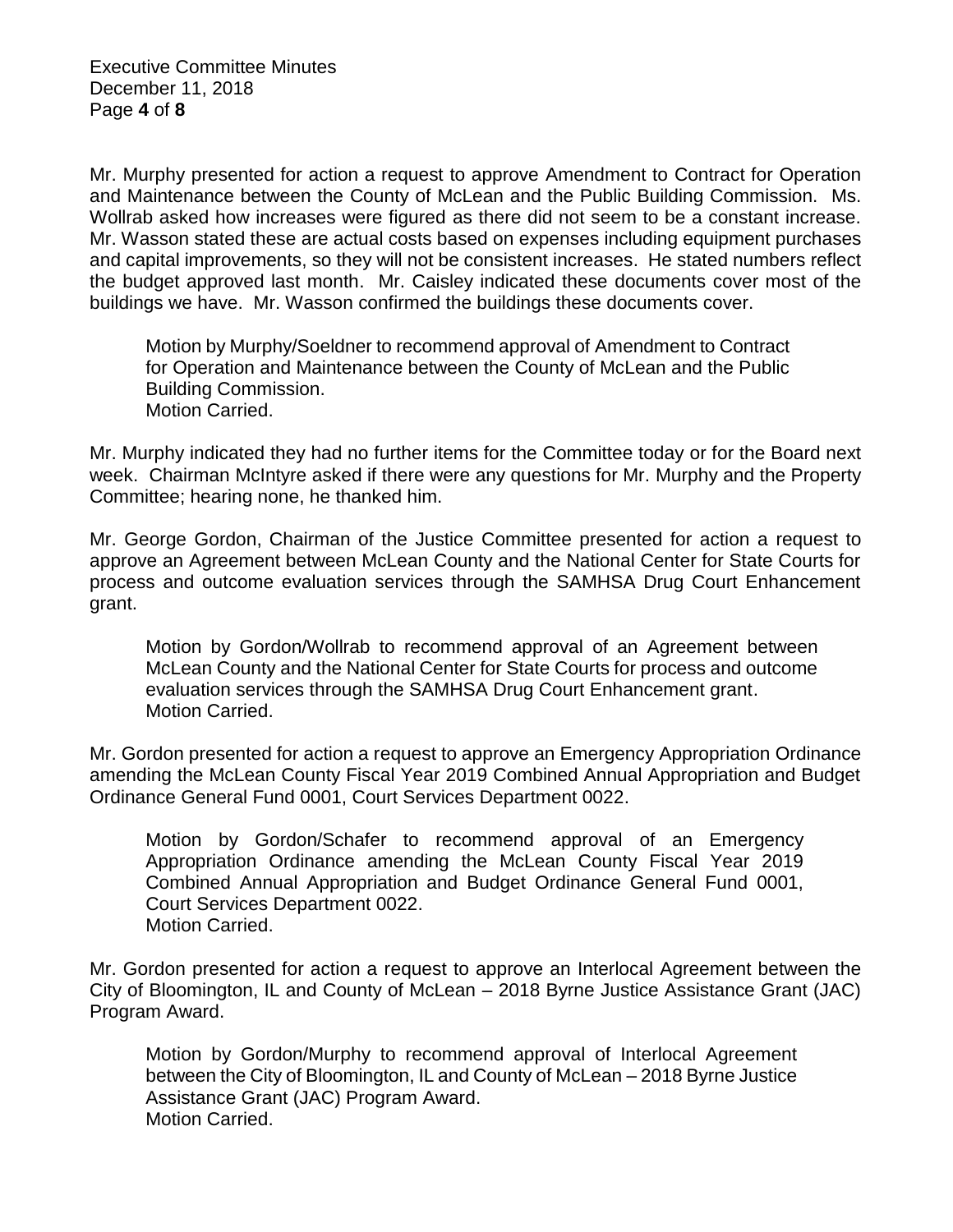Executive Committee Minutes December 11, 2018 Page **5** of **8**

Mr. Gordon presented for action a request to approve an Agreement for GED Instruction, Calendar Year 2019 with Heartland Community College and the McLean County Sheriff's Office.

Motion by Gordon/Caisley to recommend approval of an Agreement for GED Instruction, Calendar Year 2019 with Heartland Community College and the McLean County Sheriff's Office Motion Carried.

Mr. Gordon presented for action a request to approve Intergovernmental Agreements between the County of McLean, the City of Bloomington, the Town of Normal and Illinois State University to provide booking services.

Motion by Gordon/Caisley to recommend approval of Intergovernmental Agreements between the County of McLean, the City of Bloomington, the Town of Normal and Illinois State University to provide booking services. Motion Carried. Mr. Murphy abstained from vote on ISU.

Mr. Gordon presented for action a request to approve an amendment to the Contract with ISU Stevenson Center for Data/Research Services – Criminal Justice Coordinating Council

Motion by Gordon/Schafer to recommend approval of an amendment to the Contract with ISU Stevenson Center for Data/Research Services – Criminal Justice Coordinating Council Motion Carried. Mr. Murphy abstained from vote.

Mr. Gordon indicated the Justice Committee had nothing further for the Committee today but would have several more items for the Board to consider next week. Chairman McIntyre asked if there were any questions for Mr. Gordon and the Justice Committee, hearing none, he thanked him.

Mr. Jim Soeldner, Chairman of the Finance Committee, indicated he had no items for action for the Executive Committee but would have items for the Board next week. Chairman McIntyre asked if the Committee had any questions for Mr. Soeldner or the Finance Committee; hearing none, he thanked Mr. Soeldner.

Ms. Susan Schafer, Chairman of the Health Committee indicated the Health Committee had no items for action but would probably have an item to be consider at the Board meeting next week. Chairman McIntyre asked if there were any questions for Chairman Schafer or the Health Committee; hearing none, he thanked Ms. Schafer.

Mr. Bill Wasson, County Administrator presented for action a request to approve an Agreement to provide specified third party administrator services by Brentwood Services Administrators, Inc. Mr. Gordon asked for clarification of the services Brentwood provides. Mr. Wasson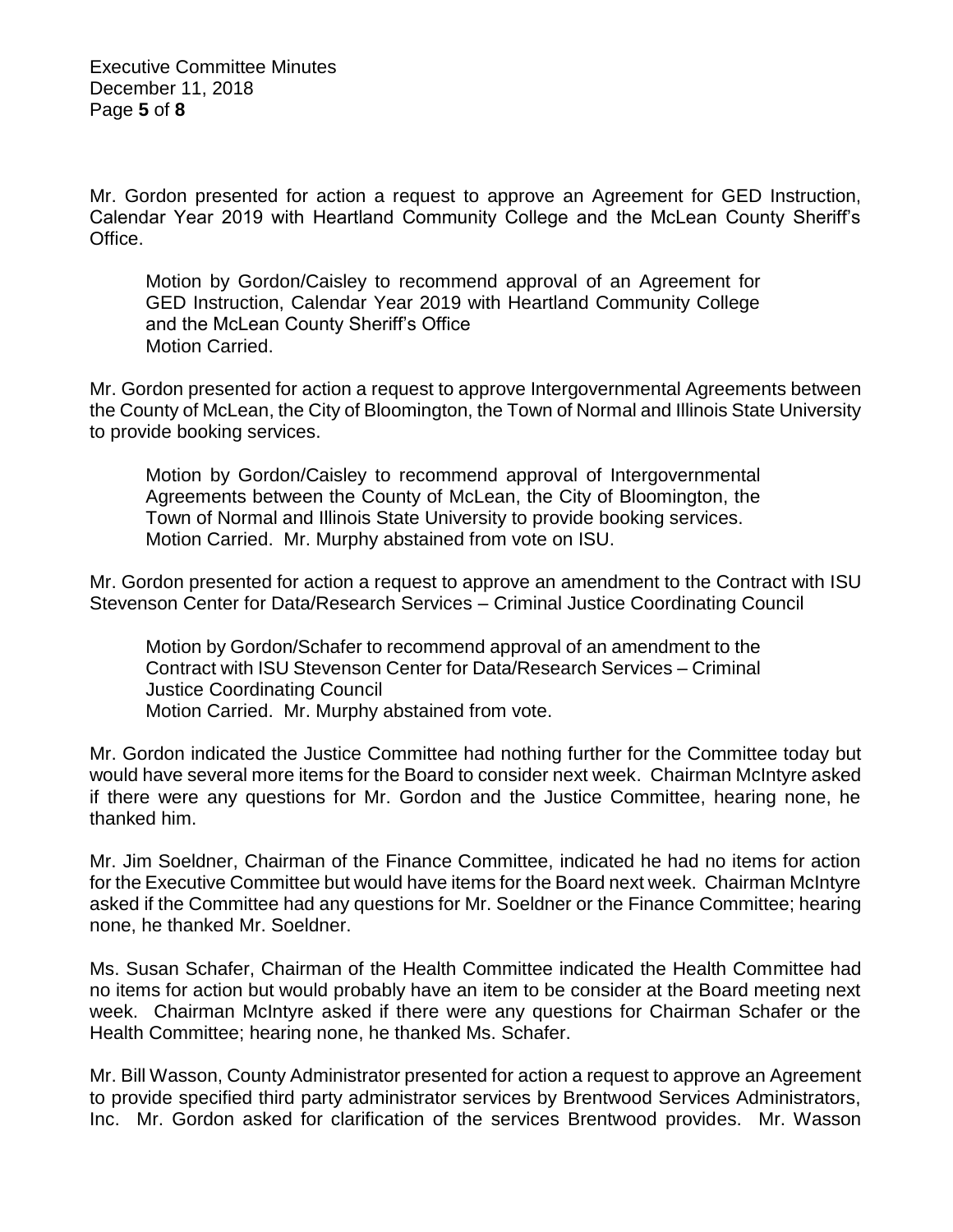Executive Committee Minutes December 11, 2018 Page **6** of **8**

indicated they are the third party administrator for worker's compensation claims and work with our employees, providers and legal staff. Mr. Gordon asked him to confirm the total cost. Mr. Wasson reviewed cost in contract. Mr. Caisley asked if Brentwood performs some of the duties previously performed by Ms. Jennifer Ho. Mr. Wasson stated these services were provided when Ms. Ho was still with the organization. Ms. Wollrab asked them to confirm that the claims payments are separate from the amount in this contract. Mr. Wasson confirmed. Ms. Wollrab asked which Committee sees reports of claims. Mr. Wasson stated those reports go to the Finance Committee. Mr. Caisley asked about the claim with the Law & Justice elevator. Ms. Woods indicated that the claim has been resolved.

Motion by Murphy/Wollrab to recommend approval of an Agreement to provide specified third party administrator services by Brentwood Services Administrators, Inc. Motion Carried.

Mr. Wasson presented for approval a request obtain a County Credit card for use by the staff of the McLean County Regional Planning Commission. Mr. Wasson stated that as of January 1, 2019, the McLean County Regional Planning Commission will function from a financial reporting standpoint as a county agency and this would allow them access to a county credit card. Mr. Caisley asked who monitors credit card use. Mr. Wasson stated that the Auditor reviews and recommends payment of bills.

Motion by Murphy/Wollrab to recommend approval request to obtain a County Credit card for use by the staff of the McLean County Regional Planning Commission. Motion Carried.

Chairman McIntyre asked if there was any other business or communications to come before the Committee. Mr. Wasson stated that the Center for Human Services notified the County and other organizations they would no longer have the capacity to accept new referrals for psychiatric services. He stated that staff is working on an interim solution and it is possible Staff will bring a contract to the Executive Committee this month to try to fill a portion of the gap while we continue to look for long-term solutions.

Mr. McIntyre indicated he had decided the search committee for a new County Administrator would consist of the chairs from the Committees. He indicated he would send out a note to try to set up a meeting after Christmas.

Mr. McIntyre stated that at the last Board meeting it putting meeting audio on line and reduce the amount of dialogue included in the minutes was discussed. He stated he had talked with Staff and they agreed to put the audio of Committee meetings on line and will continue to do the minutes as they have been doing. He stated that based on his discussion with Staff, he did not feel there was a need for the Rules Committee to meet.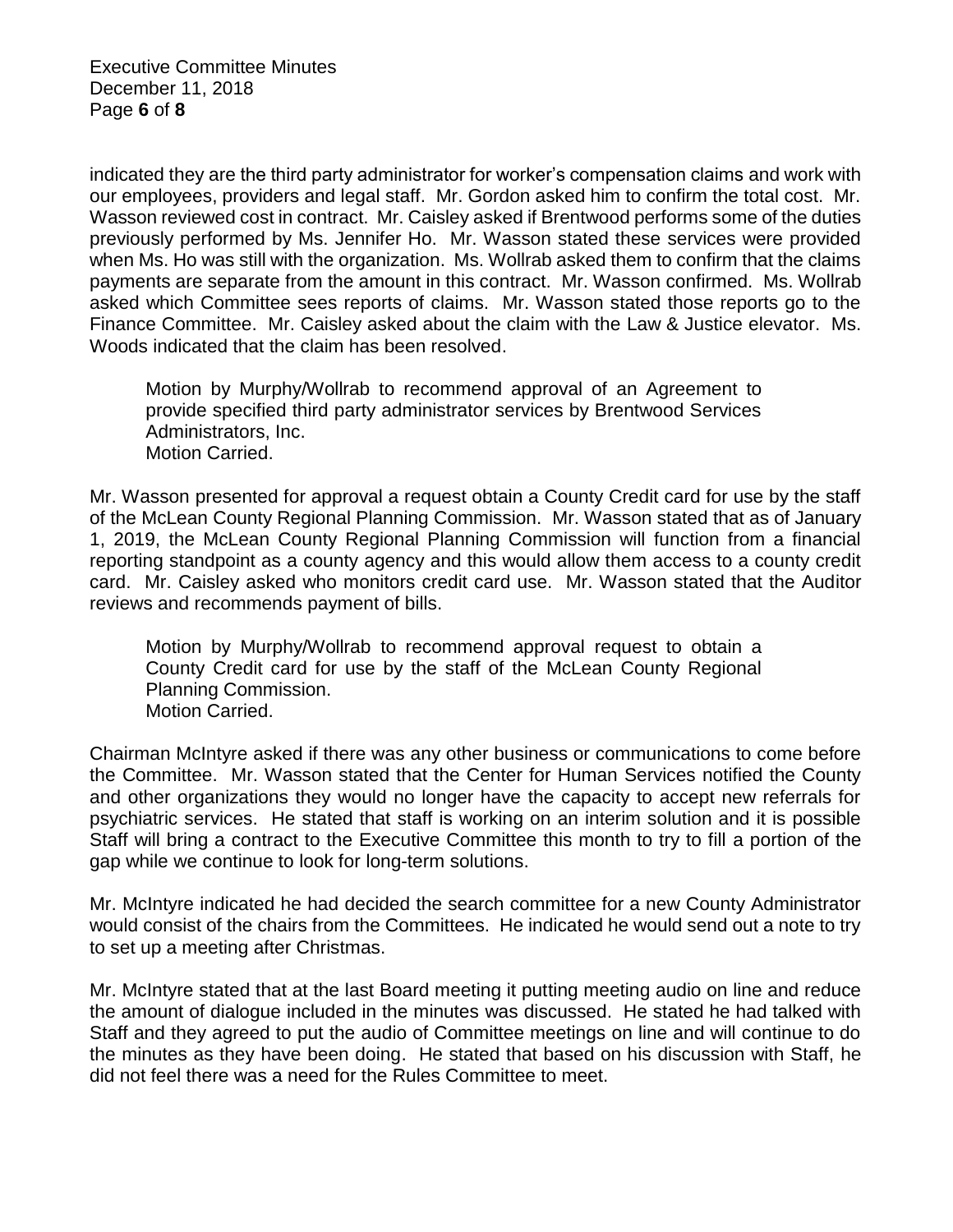Executive Committee Minutes December 11, 2018 Page **7** of **8**

Mr. Caisley indicated that the legislative sub-committee would be meeting tomorrow and asked if there were any suggestions by members for that meeting. Mr. McIntyre indicated that one of the reasons for the meeting was to get language to respond to House Bill 4100. He stated that the second reason was to put together the draft legislative plan. Mr. Wasson stated that Staff is gathering suggestions for the legislative agenda that usually goes through the Committee cycle in January. He stated Staff hoped to bring something to stand up to respond to issues created by House Bill 4100. Mr. McIntyre asked them to encourage all members to bring suggestions to Staff and encouraged more members to become involved. Mr. Caisley indicated that the Transportation Committee would be in support of an increase in Motor Fuel Tax as the amount has declined with the increased efficiency of motor vehicles. Mr. Wasson stated there has been a desire to extend authority that currently exists for collar counties to have their own motor fuel tax and we have supported a statewide increase, as that would also help the townships. Mr. Wasson stated that language for that was included in the draft provided to Legislative Committee members.

Chairman McIntyre presented for approval bills as forwarded by the Auditor in the amount of \$144,099.06.

## MCLEAN COUNTY BOARD COMMITTEE REPORT AS OF 12/2/2018 **EXPENDITURE SUMMARY BY FUND**

PAGE 1 OF 4

|             | <b>Executive Committee</b> |                      |                      |                   |
|-------------|----------------------------|----------------------|----------------------|-------------------|
| <b>FUND</b> | <b>FUND TITLE</b>          | <b>PENDING TOTAL</b> | <b>PREPAID TOTAL</b> | <b>FUND TOTAL</b> |
| 0001        | GENERAL FUND               |                      | \$140,292.10         | \$140,292.10      |
| 0136        | VETERANS ASSISTANCE COMM.  |                      | \$3,806.96           | \$3,806.96        |
|             |                            |                      | \$144,099.06         | \$144,000.06      |

Comptere convenient

Motion by Gordon/Murphy to recommend approval of the Executive Committee bills as presented to the Committee by the County Auditor in the amount of \$144,099.06. Motion carried.

Chairman McIntyre asked for a motion to go into Closed Session pursuant to 5 ILCS 102/2(c)(11): Pending Litigation. Litigation, when an action against, affecting or on behalf of the particular public body has been filed and is pending before a court or administrative tribunal, or when the public body finds that an action is probable or imminent, in which case the basis for the finding shall be recorded and entered into the minutes of the closed meeting.

Motion by Soeldner/Schafer to go into Closed Session pursuant to 5 ILCS 102/2(c)(11): Pending Litigation. Litigation, when an action against, affecting or on behalf of the particular public body has been filed and is pending before a court or administrative tribunal, or when the public body finds that an action is probable